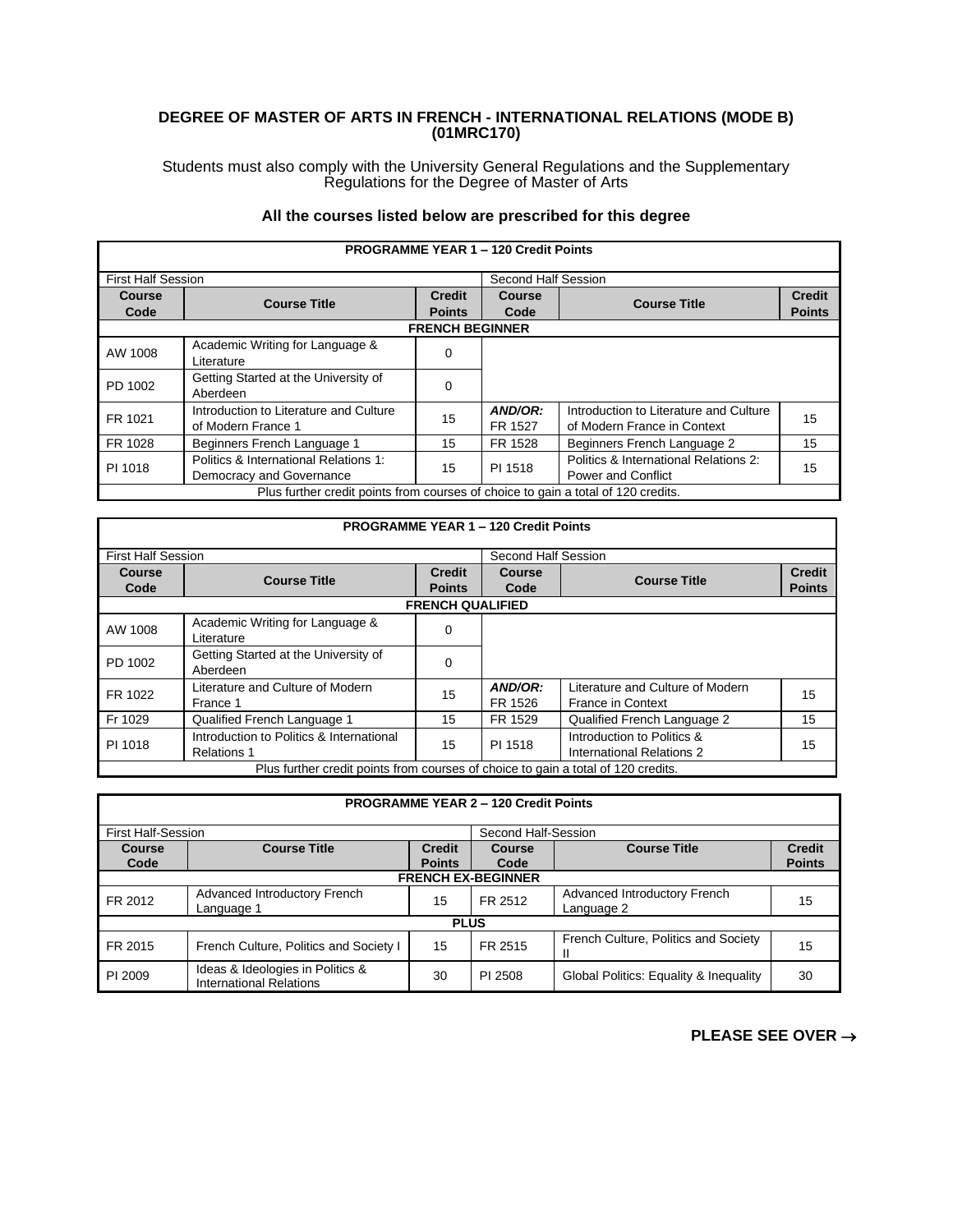|                           |                                                                    |                         | <b>PROGRAMME YEAR 2 - 120 Credit Points</b> |                                        |                                |  |  |
|---------------------------|--------------------------------------------------------------------|-------------------------|---------------------------------------------|----------------------------------------|--------------------------------|--|--|
| <b>First Half-Session</b> |                                                                    |                         | Second Half-Session                         |                                        |                                |  |  |
| <b>Course</b><br>Code     | <b>Course Title</b>                                                | Credit<br><b>Points</b> | Course<br>Code                              | <b>Course Title</b>                    | <b>Credit</b><br><b>Points</b> |  |  |
| <b>FRENCH QUALIFIED</b>   |                                                                    |                         |                                             |                                        |                                |  |  |
| FR 2002                   | Advanced French Language 1                                         | 15                      | FR 2502                                     | Advanced French Language 2             | 15                             |  |  |
| PI 2009                   | Ideas & Ideologies in Politics &<br><b>International Relations</b> | 30                      | PI 2508                                     | Global Politics: Equality & Inequality | 30                             |  |  |
|                           | <b>PLUS</b>                                                        |                         |                                             |                                        |                                |  |  |
| FR 2015                   | French Culture, Politics and Society I                             | 15                      | FR 2515                                     | French Culture, Politics and Society   | 15                             |  |  |
| PI 2009                   | Ideas & Ideologies in Politics &<br><b>International Relations</b> | 30                      | PI 2508                                     | Global Politics: Equality & Inequality | 30                             |  |  |

| <b>PROGRAMME YEAR 3 - 120 Credit Points</b>                            |                                             |                                                      |                                      |                                                                            |                                |
|------------------------------------------------------------------------|---------------------------------------------|------------------------------------------------------|--------------------------------------|----------------------------------------------------------------------------|--------------------------------|
| <b>First Half-Session</b>                                              |                                             |                                                      | Second Half-Session                  |                                                                            |                                |
| <b>Course</b><br>Code                                                  | <b>Course Title</b>                         | <b>Credit</b><br><b>Points</b>                       | <b>Course</b><br>Code                | <b>Course Title</b>                                                        | <b>Credit</b><br><b>Points</b> |
| FR 3089                                                                |                                             |                                                      | Junior Honours French Language<br>15 |                                                                            |                                |
| PI 3069                                                                | Researching in the 21 <sup>st</sup> Century | 30                                                   | <b>EITHER</b>                        |                                                                            |                                |
|                                                                        |                                             |                                                      |                                      | Second half session to be spent in a French<br>Speaking Country - Studying | 45                             |
|                                                                        |                                             | 0R                                                   |                                      |                                                                            |                                |
| Second half session to be spent in a French                            |                                             |                                                      |                                      |                                                                            |                                |
|                                                                        | Speaking Country - Working                  |                                                      |                                      |                                                                            |                                |
| Work Experience: Employability<br>FR 3597<br><b>Skills Development</b> |                                             |                                                      |                                      | 30                                                                         |                                |
|                                                                        |                                             |                                                      | AND:<br>FR 3596                      | Junior Honours Project 1                                                   | 15                             |
| Plus one first-half session level 3 Politics and International         |                                             | Second half session to be spent in a French speaking |                                      |                                                                            |                                |
| Relations course from the table below                                  |                                             | country.                                             |                                      |                                                                            |                                |

| <b>PROGRAMME YEAR 4 - 120 Credit Points</b><br>Academic Year 2019/20                                                                             |                                                                                                                                                     |               |                                                            |                     |               |  |  |
|--------------------------------------------------------------------------------------------------------------------------------------------------|-----------------------------------------------------------------------------------------------------------------------------------------------------|---------------|------------------------------------------------------------|---------------------|---------------|--|--|
| <b>First Half-Session</b>                                                                                                                        |                                                                                                                                                     |               | Second Half-Session                                        |                     |               |  |  |
| <b>Course</b>                                                                                                                                    | <b>Course Title</b>                                                                                                                                 | <b>Credit</b> | Course                                                     | <b>Course Title</b> | <b>Credit</b> |  |  |
| Code                                                                                                                                             |                                                                                                                                                     | <b>Points</b> | Code                                                       |                     | <b>Points</b> |  |  |
| FR 4089                                                                                                                                          |                                                                                                                                                     |               | Senior Honours French Language                             |                     | 30            |  |  |
|                                                                                                                                                  | EITHER:                                                                                                                                             |               |                                                            |                     |               |  |  |
| FR 4097                                                                                                                                          | Dissertation in French                                                                                                                              | 15            | One second-half session level 4 Politics and International |                     |               |  |  |
| Plus one first-half session level 4 Politics and International<br>Relations course from the table below<br>Relations course from the table below |                                                                                                                                                     |               |                                                            |                     |               |  |  |
| Plus further credit points from level 4 course(s) in French to gain a total of 60 credits in the discipline.                                     |                                                                                                                                                     |               |                                                            |                     |               |  |  |
| OR:                                                                                                                                              |                                                                                                                                                     |               |                                                            |                     |               |  |  |
| IR 4031                                                                                                                                          | One second-half session level 4 Politics and International<br>30<br>Dissertation (International Relations)<br>Relations course from the table below |               |                                                            |                     |               |  |  |
| Plus further credit points from level 4 course(s) in French to gain a total of 60 credits in the discipline                                      |                                                                                                                                                     |               |                                                            |                     |               |  |  |

**PLEASE SEE OVER** →